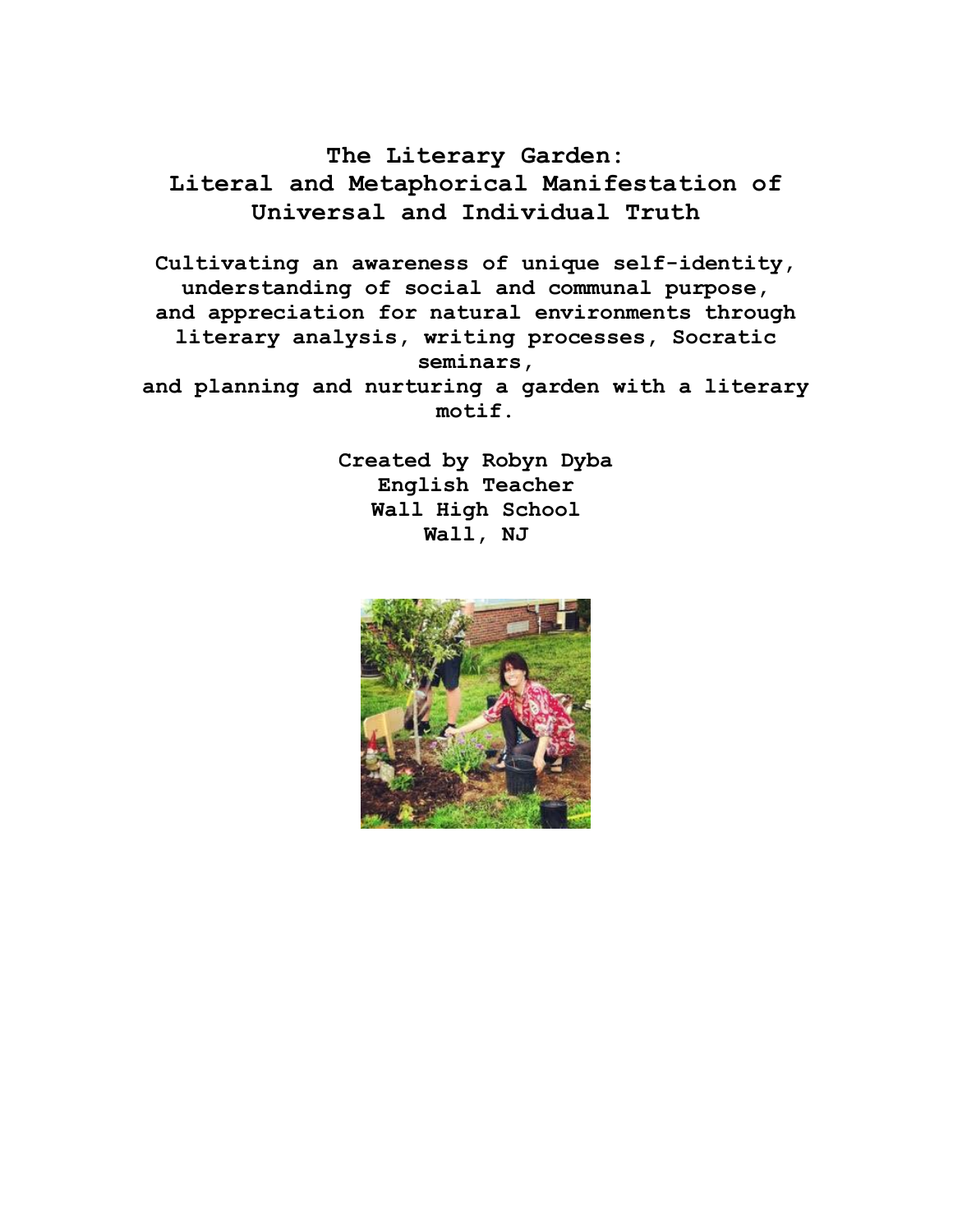**The Literary Garden: Literal and Metaphorical Manifestation of Universal and Individual Truth**

- **I. Living in Nature: Planting and maintaining a garden.**
- **II. Alive, Awake, Aware: Journaling daily observations of interactions with the natural world.**
- **III. Practicing Simplicity: Apply and compare the Thoreauvian principles of individual worth and the natural world to the values of modern society.**
- **III. Choosing Life with Principle: Compose an essay that examines the relationship between the natural world and human society.**

#### **Inception:**

This unit will focus on the creation, cultivation, and maintenance of a communal project, a Literary Garden. I started this about 5 years ago, quite unplanned, to occupy my restless seniors who had completed their exams and were biding time until graduation. The idea was to take the symbol of the garden, present in so many of our texts, and bring it to life in a literal form. The plan, shape, plants, and garden art all came from the students. They contributed to the garden with plants they bought or grew, art they bought or made, tools they borrowed, materials they repurposed, and stones they donated and painted. In the center of the garden is an apple tree (naturally!) and it is encircled by stones painted with quotes from our literature, sculptures with literary references, and assorted flowers and plants, perennial and annual. Each year the incoming class is responsible to cultivate, repair, and add to it.

#### **Academic projects:**

Many academic exercises and projects can be developed around the ongoing Literary Garden projects. This unit will focus on the collection of field notes, the practice of journaling, the development and refinement of voice in various writing modes, a short persuasive composition in the style of a blog or editorial, and a more formal essay that combines the four modes of discourse in a personal manifesto of "Life with principle." Speaking and listening skills will be honed in informal class discussion, Socratic seminars, and a Lyceum style exchange of ideas.

#### **Interdisciplinary options:**

A unit of this kind offers endless interdisciplinary opportunities. I have worked with the horticulture instructor whose class grew and donated many plants. The Horticulture club donated and planted the apple tree. We worked with the ceramics instructor whose students created planters that encircled the garden. There are numerous possibilities, depending on the curricular needs, facilities, and interest.

#### **Objectives:**

To demonstrate close observation of the natural world.

To interact with the natural world.

To evaluate the relationship between natural setting and artificial surrounding.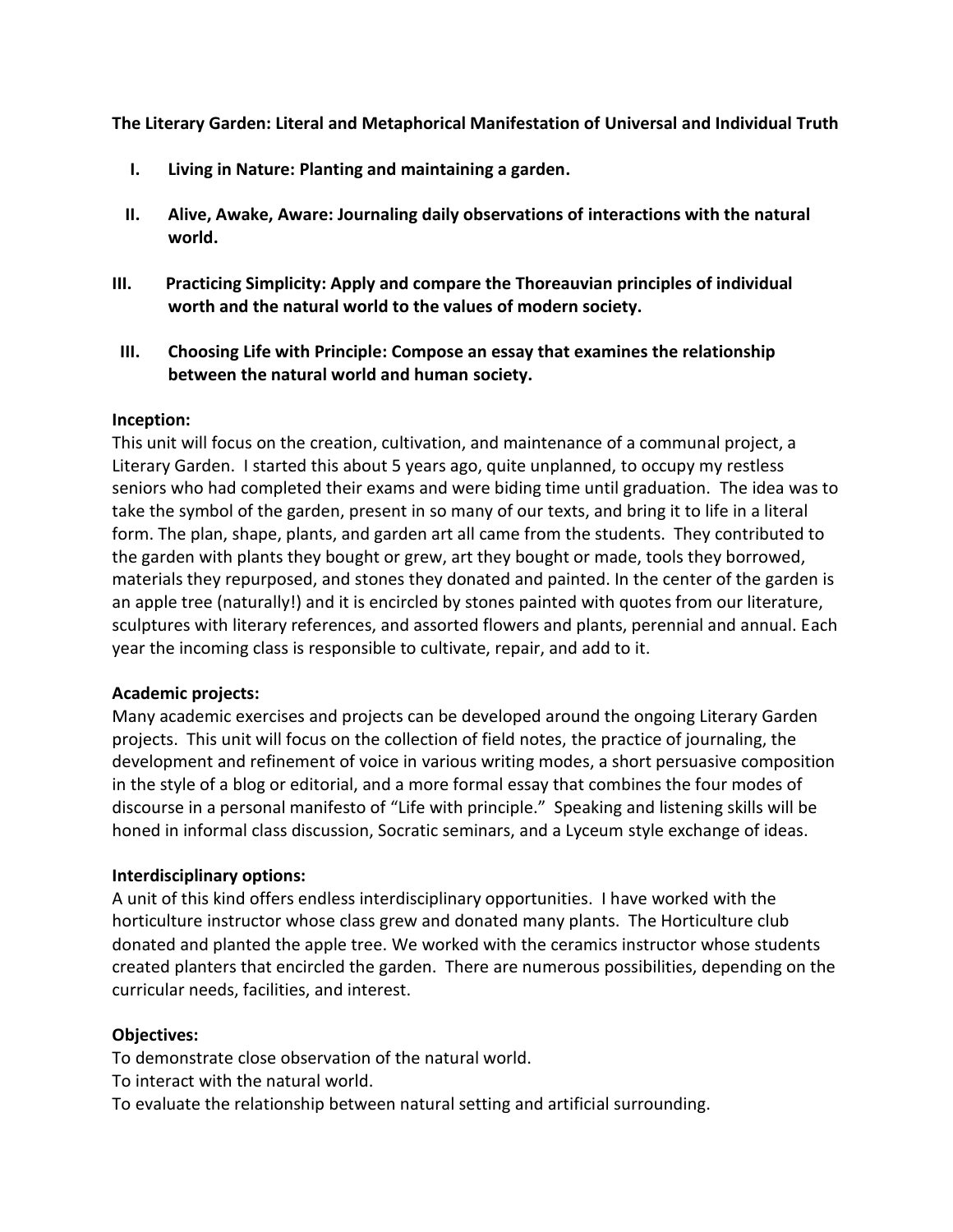To engage in a specific selected activity that links the self with the care of the natural world. To document the observation and interaction with nature in various writing modes.

To examine the role of the individual in cultivating a harmonious relationship between the demands of modernity and the needs of the natural environment.

To analyze the texts of Thoreau, and other authors, in addressing the larger questions of social, environmental, and individual responsibility.

To implement actions to improve the natural environment and the social environment.

## **Essential Questions:**

How can physical interaction with nature give us a deeper understanding of human nature? How can a sustained observation of nature give us a deeper understanding of our individuality and identity?

To what extent are behaviors, patterns, and anomalies of nature exhibited in human nature? How can planting and maintaining a garden be a gesture of harmony with nature? How can we demonstrate a responsible relationship with the natural world? What evidence exists of our neglect, abuse, or control of our natural environment? What actions would create a healthy balance that avoids the extremes of neglect, abuse, and control?

What universal truths can be inferred by a close observation of the natural world? What unique philosophical insights can be discovered by a close observation of the natural world?

What skills do we need to be keen observers of nature? What can nature teach us about ourselves?

# **Activities and assessments:**

Planting and maintaining a garden.

Close annotated analysis of Walden excerpts with reflections.

Close annotated analysis of excerpts of literary works that use the garden as setting.

Close annotated analysis of texts from other disciplines (science, psychology, history, humanities, etc.)

Maintain a journal that documents observations of and interactions with both natural and social environments.

Write a blog style entry that makes an argument for simplifying the excesses of modernity. Create an original poem that addresses an observation of natural world.

Craft essay using the four modes of discourse in the spirit of Thoreau that examines a place of significance and how it cultivates.

"We boast of our system of education, but why stop at schoolmasters and schoolhouses? We are all schoolmasters, and our schoolhouse is the universe. To attend chiefly to the desk or schoolhouse while we neglect the scenery in which it is placed is absurd." (Journal, October 15, 1859, Henry David Thoreau)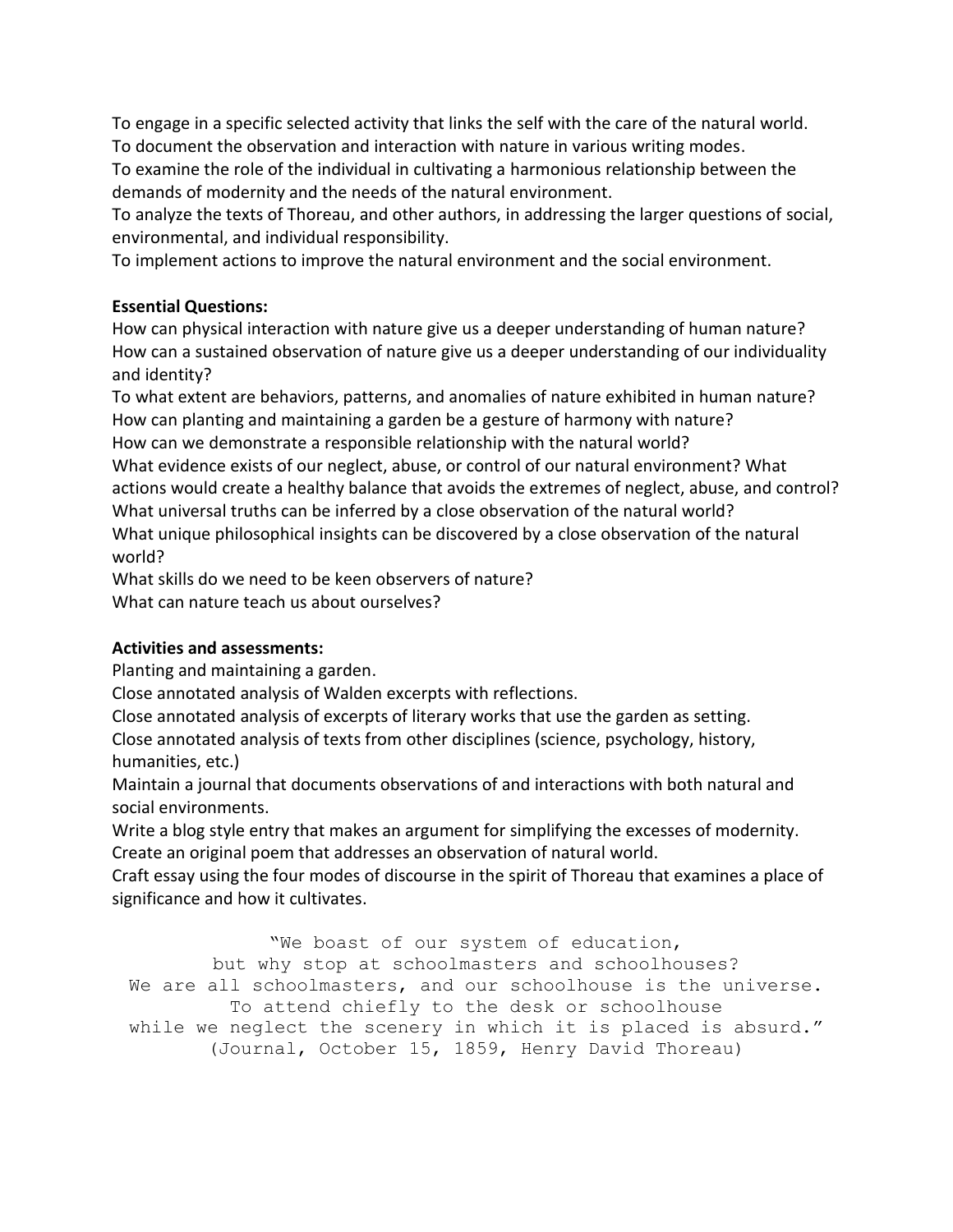**This is the second year of our garden. The apple tree is a 5 variety grafted tree donated and planted by the Horticulture class. The stepping stones were donated by a student who had a pile of stones at her home that were being discarded. The stones were painted with quotes from the literature we read throughout the year. The garden art pieces with literary references, such as a tomb stone for** *The Metamorphosis'* **Gregor Samsa and** *Hamlet***'s Yorick, a quote from** *Fahrenheit 451* **and**  *Candide***, were also created by students. The ceramic planters in oversized teacups were inspired by** *Alice's Adventures in Wonderland* **and were made by the Ceramic Art students. If you look carefully, sitting on a limb, is an unclothed Ken doll, aka Adam from the garden of Eden, or Yossarian at Snowden's funeral from** *Catch-22.*



*"Though I do not believe that a plant will spring up where no seed has been, I have great faith in a seed — a, to me, equally mysterious origin for it.*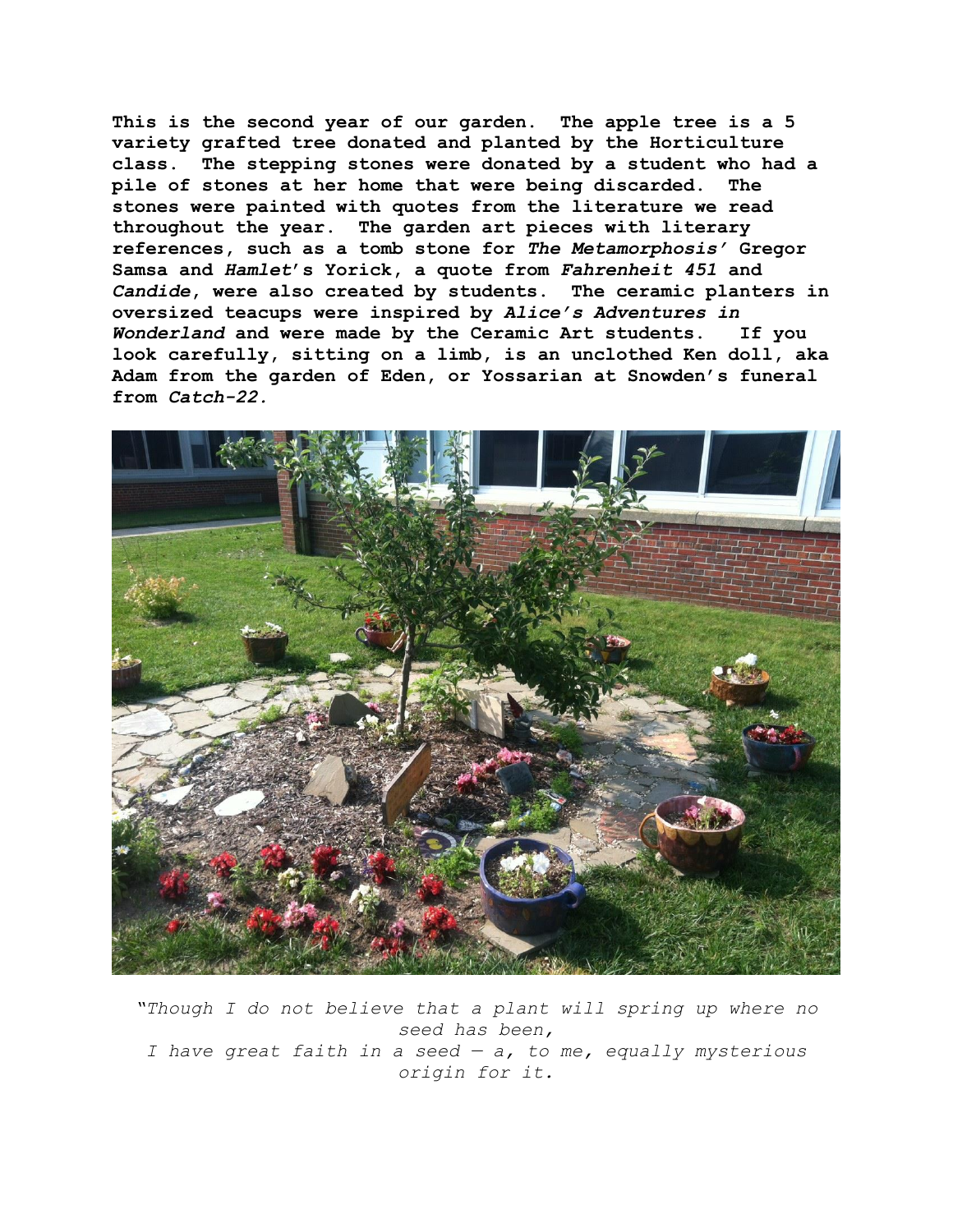*Convince me that you have a seed there, and I am prepared to expect wonders."* (The Succession of Forest Trees, lecture 1860, Henry David Thoreau)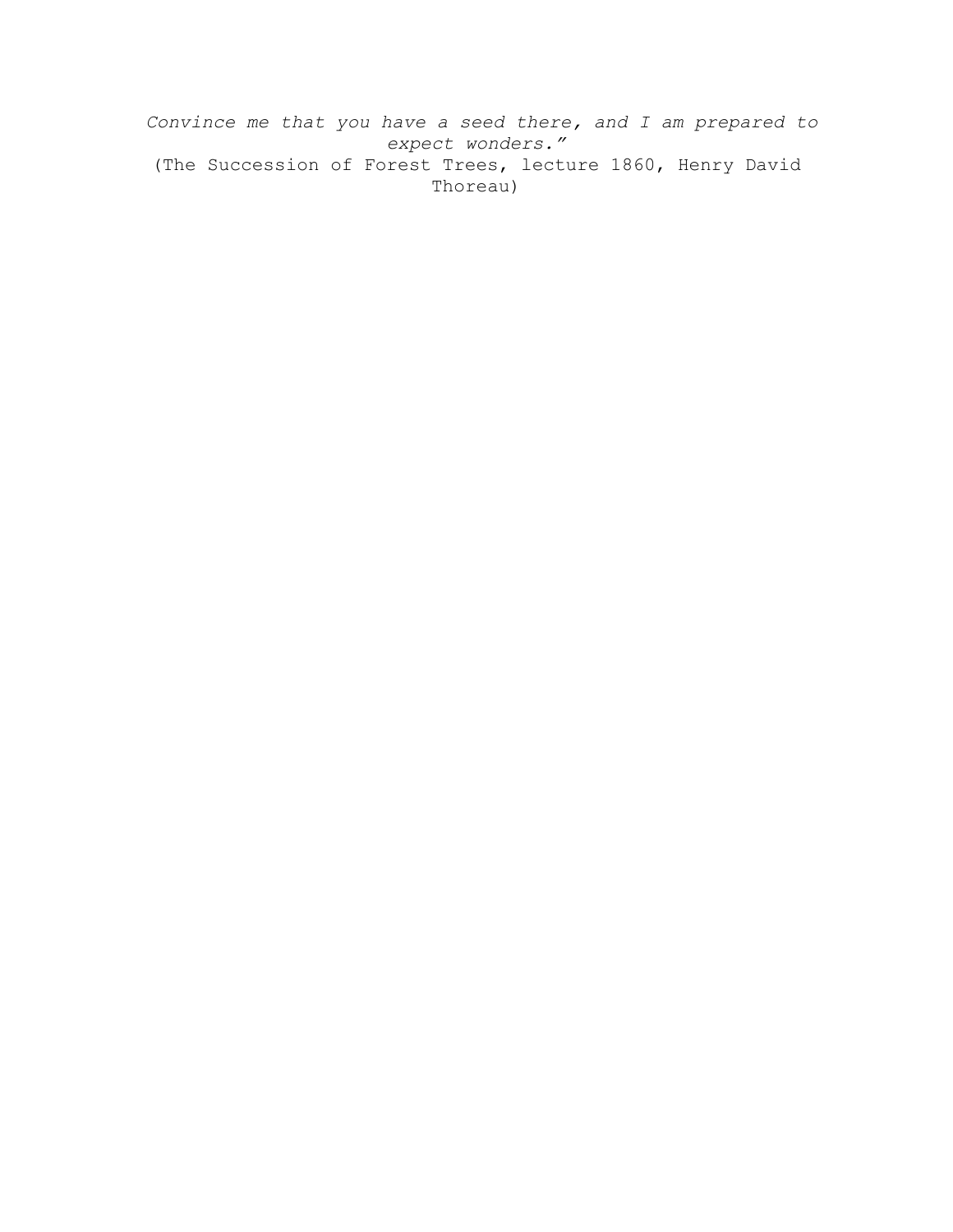### **I. Living in Nature: Planting and maintaining a garden.**

```
"I have always cultivated a garden."
(Walden, Where I lived and what I lived for, Henry David 
                        Thoreau)
```
### **a. Objectives**

- i. To demonstrate close observation of the natural world.
- ii. To interact with the natural world.
- iii. To engage in a specific selected activity that links the self with the care of the natural world. To produce a variety of writing that documents the activities.
- iv. To implement actions to improve the natural environment and the social environment.

### **b. Essential questions**

- i. How can physical interaction with nature give us a deeper understanding of human nature?
- ii. How can planting and maintaining a garden be a gesture of harmony with nature?
- iii. How can we demonstrate a responsible relationship with the natural world?
- iv. What evidence exists of our neglect, abuse, or control of our natural environment? What actions would create a healthy balance that avoids the extremes of neglect, abuse, and control?
- v. What skills do we need to be keen observers of nature?
- vi. What can nature teach us about ourselves?
- **c. Procedures:** This project can take place over the course of the school year. It can involve as many days as needed or wanted, some class time is used especially when tied to academic activities. Our activities will reflect the spirit of Thoreau in Walden, specifically Where I lived and what I lived for, covered in another section of this unit.
	- i. **Day 1:** Initial visit. Take class out to the garden with journals. Have them take observational notes on the condition of the garden and what is needed to attend to it. (Weeding, pruning, repair or repurposing of garden art, etc*.*).
	- ii. Upon return to class, distill notes into a journal entry that concentrates on observational details of the visit.
	- iii. Based on class shared observations, create a plan of action to clean up the garden and prepare for winter.
	- iv. **Day 2:** Fall clean up. Revisit the garden for a second assessment and work detail documenting with field notes. Depending on student availability, this can be done on off-class hours for a mandatory or voluntary homework assignment. Students unable to work in the garden can contribute by researching needs for the garden in the spring.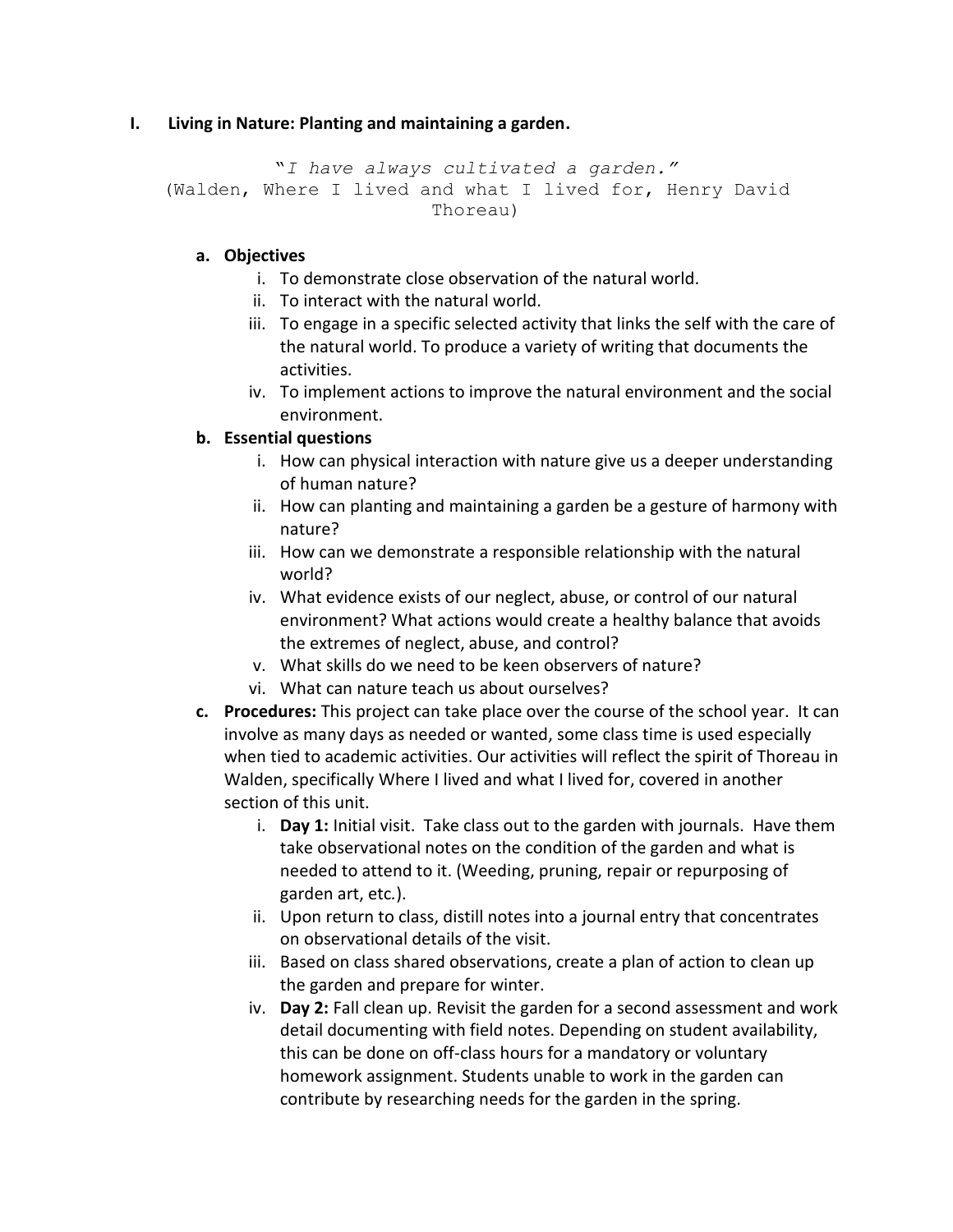- v. Return to class to distill notes into an observational journal entry.
- vi. **Days 3 and 4:** Spring preparation. Revisit garden, taking notes on condition and plans for garden. Document ideas regarding expansion, addition, and enhancement of garden.
- vii. Return to class and pool all ideas to discuss vision for the garden. Students will select what they will contribute to the garden such as:
	- 1. Labor: Weeding, planting, repairing path stones.
	- 2. Beautification: Contribute new plants, flowers, etc.
	- 3. Artistic literary elements: Incorporate themes of our texts with painted quote rocks, literary related sculpture, literary signs, etc.
	- 4. Any unused items from home that can be reused or repurposed.
- viii. **Days 5-7:** On a rotating schedule have students participate in the activity of their choosing (non-instructional days or extra-curricular hours) to complete their task.
	- ix. Final Gathering around tree to take pictures and enjoy the finished garden. Record final thoughts and observations of the communal project.

### **d. Needed materials**

- i. Donated or borrowed garden tools and gloves.
- ii. Donated or purchased plants/flowers.
- iii. Donated garden items for beautification.
- iv. Journals to be kept throughout the year to include this project and ancillary assignments detailed later in the unit.

#### **e. Assessments**

- i. Journal assignments as individual classwork checks. Journal entries will be considered in part or whole to contribute to the culminating Thoreauvian essay in Part IV, Life with Principle.
- ii. Primarily, this is a participation project. As such, it is one of the few times I award a participation grade if the student contributes to the garden with the activity of choice.

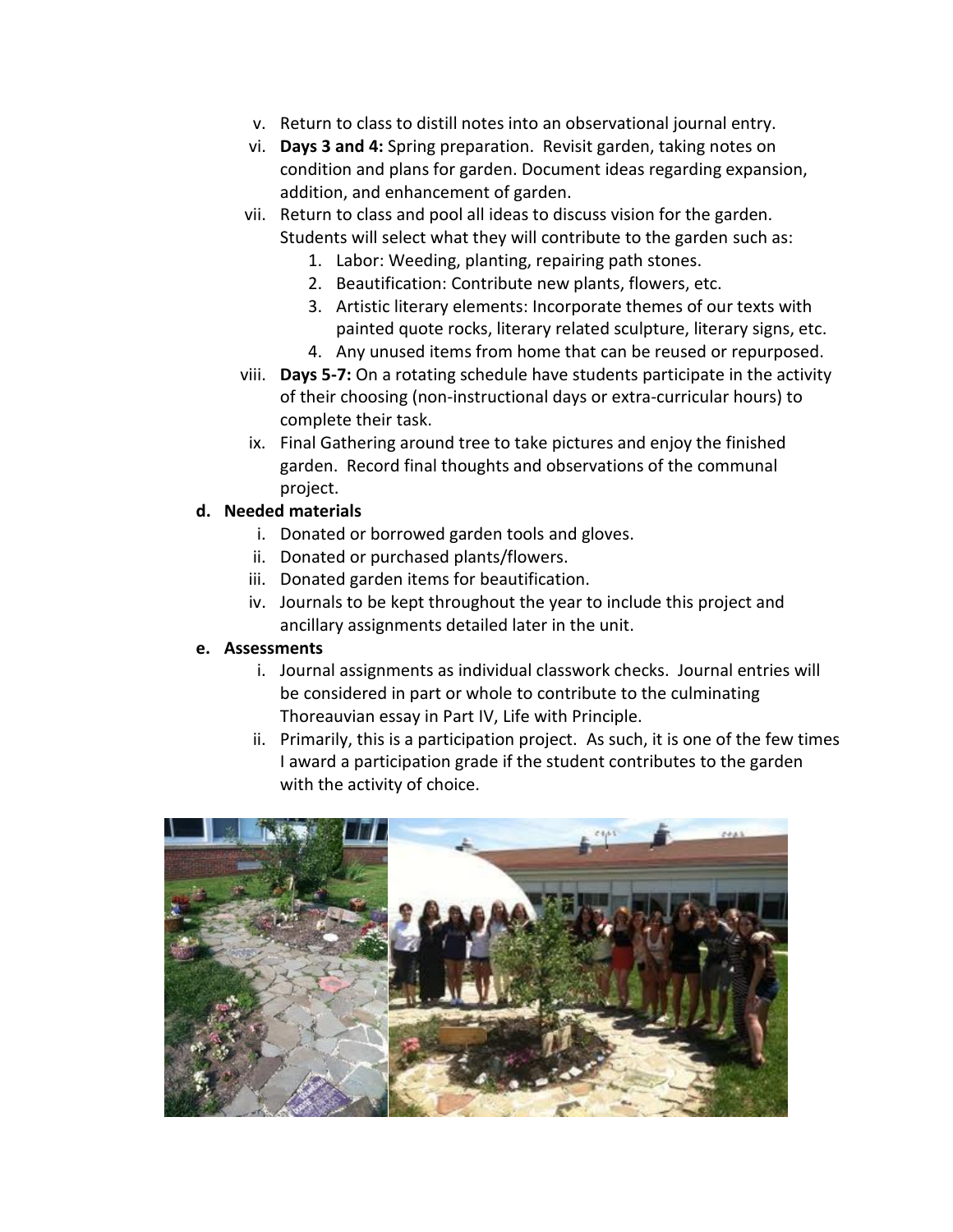**II. Alive, Awake, Aware: Journaling daily observations of interactions with the natural world.**

*"To be awake is to be alive. I have never yet met a man who was quite awake. How could I have looked him in the face?" (*Walden, Where I lived and what I lived for, Henry David Thoreau)

#### **a. Objectives**

- i. To demonstrate close observation of the natural world.
- ii. To evaluate the relationship between natural setting and artificial surrounding.
- iii. To document observations and discoveries in a journal that is sustained throughout the project.

## **b. Essential questions**

- i. What does it mean to be "alive, awake, and aware"?
- ii. How can a sustained observation of nature give us a deeper understanding of our individuality and identity?
- iii. What universal truths can be inferred by a close observation of the natural world?
- iv. What unique philosophical insights can be discovered by a close observation of the natural world?
- v. What skills do we need to be keen observers of nature?
- vi. How do surroundings, both natural and social, connected to identity?
- **c. Procedures:** This lesson will emphasize the benefits of the practice of journal keeping that focuses on natural and social environments. The idea is to provide a comfortable, non-judgmental writing experience in which the students can explore ideas gleaned from observations that focus on developing student voice. Journals are idea centric, not grammar or structure centric. Grammar and structure can be finessed in the writings that develop from the journal topics (see following lesson plans). Using the field notes from the garden visits (and other encounters with natural and social environments) described in the previous lesson plan, create a journal entries that document and process observations. A typical lesson may look like this:
	- i. **Day I:** Have students identify what kind of writing is associated with a reflective journal. Follow with a short group discussion covering expectations and goals of a reflective journal. Distinguish between a reflective journal and personal diary. Note content propriety based on audience of self, teacher, and sometimes verbally with peers.
	- ii. Share an academic definition such as: "A reflective journal is a personal record of student's learning experiences. It is a space where a learner can record and reflect upon their observations and responses to situations, which can then be used to explore and analyze ways of thinking. Journals,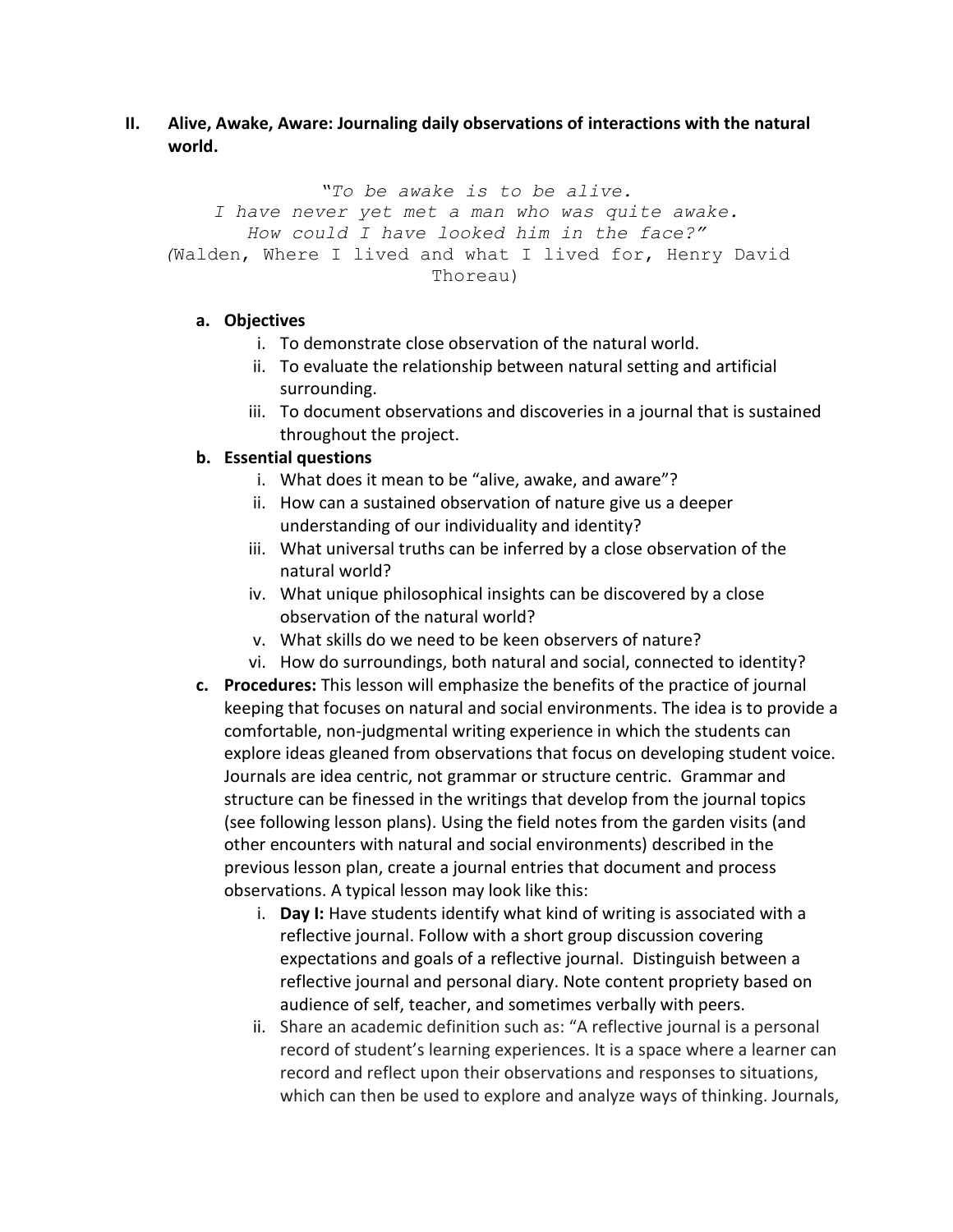although generally written, can also contain images, drawings and other types of reference materials."

(http://wikieducator.org/Reflective\_journals)

- iii. Review 4 modes of discourse and discuss modes conducive to journaling. <https://letterpile.com/writing/Four-Types-of-Writing>
- iv. Show/handout excerpt of Thoreau's journal. Read aloud and have students annotate what they notice about the content, style, voice, and modes of discourse.
- v. Show/handout excerpt of Hawthorne's journal. Read aloud and have students annotate what they notice about the content, style, voice, and modes of discourse.
- vi. Discuss identifying and contrasting traits of each author.
- vii. Show photo image of each of the journals and discuss the open format of the journal that may include notes, asides, drawings, etc.
- viii. Give students time to "free search" for published journals of noted public figures. Share findings and observations with class. Homework option: Select a journal entry of a noted historical, cultural, or literary figure. Write a summary/reflection on the voice, style, and content of the entry and select a quote that best represents that entry. Share "free search" findings and observations of student selected journal entries. Discuss unique traits of various authors, i.e. [http://listverse.com/2015/03/01/10](http://listverse.com/2015/03/01/10-revealing-diary-and-journal-entries-of-famous-figures/) [revealing-diary-and-journal-entries-of-famous-figures/](http://listverse.com/2015/03/01/10-revealing-diary-and-journal-entries-of-famous-figures/) (This may be split with day 2 if more time is needed for the previous activities.)
- ix. **Day 2:** Begin by reading aloud an excerpt of Walden aloud. "Where I lived, and what I lived for", beginning with "Every morning was a cheerful invitation…" and ending with "Simplify, simplify" (3 ½ paragraphs). Students will write a question about the text on note cards. Collect and read select questions aloud to prompt class discussion. Refine and extend questions in context of discussion. Focus on the need and importance of Thoreau's call for renewal.
- x. First Fall entry: Students will bring notecards on a brief field trip to the garden. (Note: Our literary garden is just outside of our classroom; as such, frequent field trips and garden work is accessible and convenient.) Students will spend 10 minutes or so taking observational notes. Staple notecards in journal for future reference when discussing process writing.
- xi. Students will return to the class and write a journal entry using the field notes and additional personal insight. While journal entries may initially be primarily descriptive in content, they should, with guided prompts, become increasingly reflective in nature. Observational questions may be:
	- 1. What do observe about the garden's current state?
	- 2. What needs attention, repair, or care?

3. How can it be added to, improved, or beautified in the Spring? Reflective questions may be: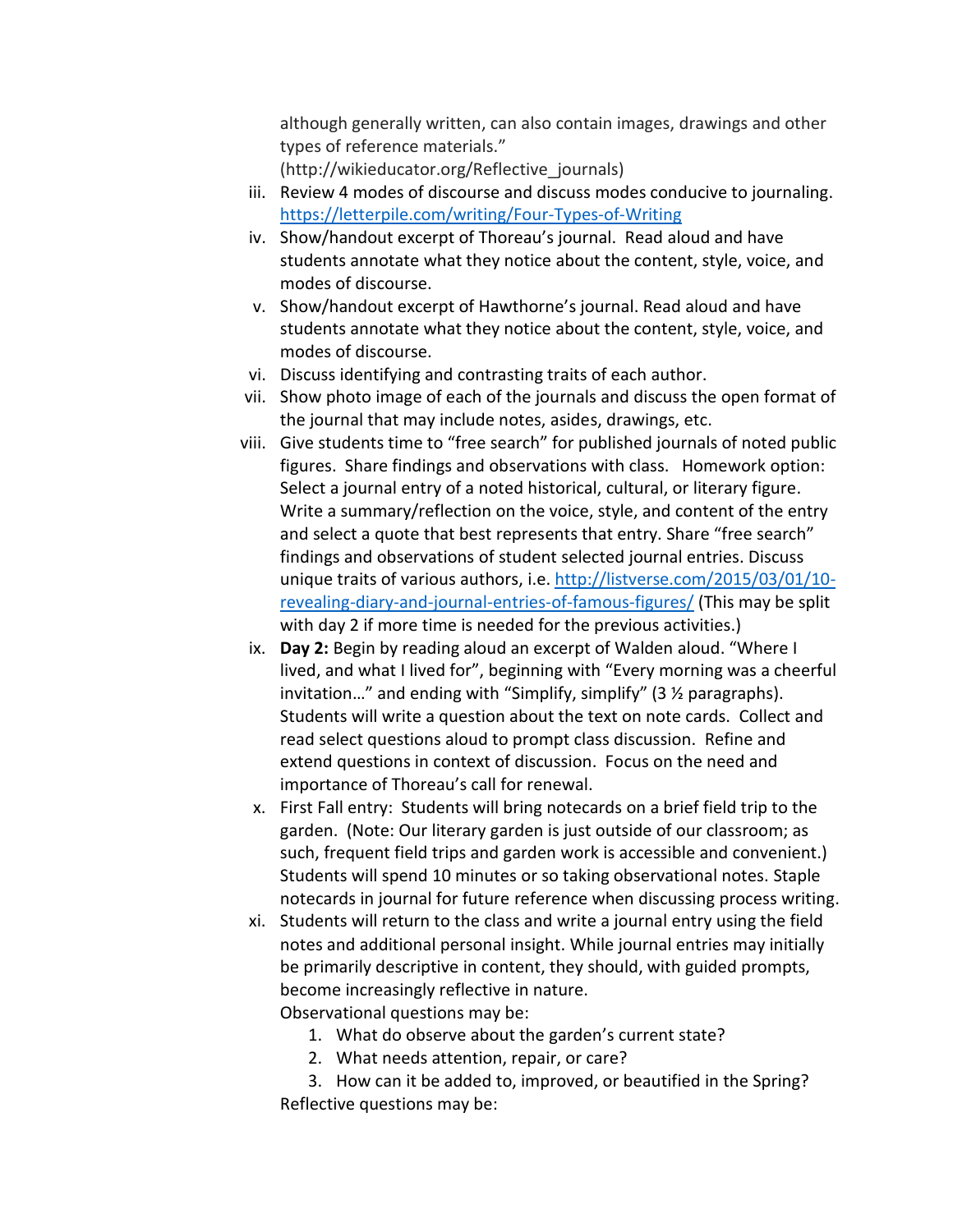- 4. How can I contribute to care for natural space?
- 5. What worth do I place on natural space?
- 6. How do natural and social settings contribute to my identity?
- xii. Beginning in small groups, then sharing with whole class, share observation, needs, and potential plans for the garden.
- xiii. Return to the garden for simple clean up and return to plans in Spring.
- xiv. Return to record a brief journal description of participation. Have students consider the role of natural environment in modern society.
- xv. **Other potential extended journal discussions and entries:**
	- 1. Alive, Awake, Aware: Explore Thoreau's statement: "To be awake is to be alive. I have never yet met a man who was quite awake. How could I have looked him/ in the face?" (Walden, Where I lived and what I lived for, Thoreau). Discuss student definitions and dictionary definitions of alive, awake, aware.
	- 2. Select a familiar setting and create four journal entries, each using a different mode of discourse: descriptive, expository, narrative, and persuasive. This exercise will prepare students for the final writing project in this unit: Where is your Walden?
	- 3. Social or artificial settings: Detailed description of a "non-natural: environment" such as classroom, work place, bedroom. Note traits distinct from nature and traits that imitate nature. (I have in mind Thoreau's descriptions of his cabin and the railroad.)
	- 4. Detailed description of a natural setting the student is familiar with. Note the role this place has in community (i.e. beach, bike trail, dog park, back yard, etc.).

### **d. Needed materials**

- i. Journal
- ii. Internet access, chrome books, projector screen to visually share class findings.
- iii. Handouts with copies of journal excerpts from Thoreau and Hawthorne
- iv. Walden text

### **e. Assessments**

- i. A given number of journal entries will be selected by the student for submission as a formative assessment (quiz) grade. (Depending on the number of entries (and class enrollment!) a suggested number is anywhere from 5 to 10 entries.
- ii. Reflection assignment: The student will select a Thoreau quote that best reflects a recurrent theme or motif or idea in the entries. The reflection can be a summative assessment on the experience of journaling, the gleaned insights, and the effect on writing quality.
- iii. Use the following documents to assess student annotations.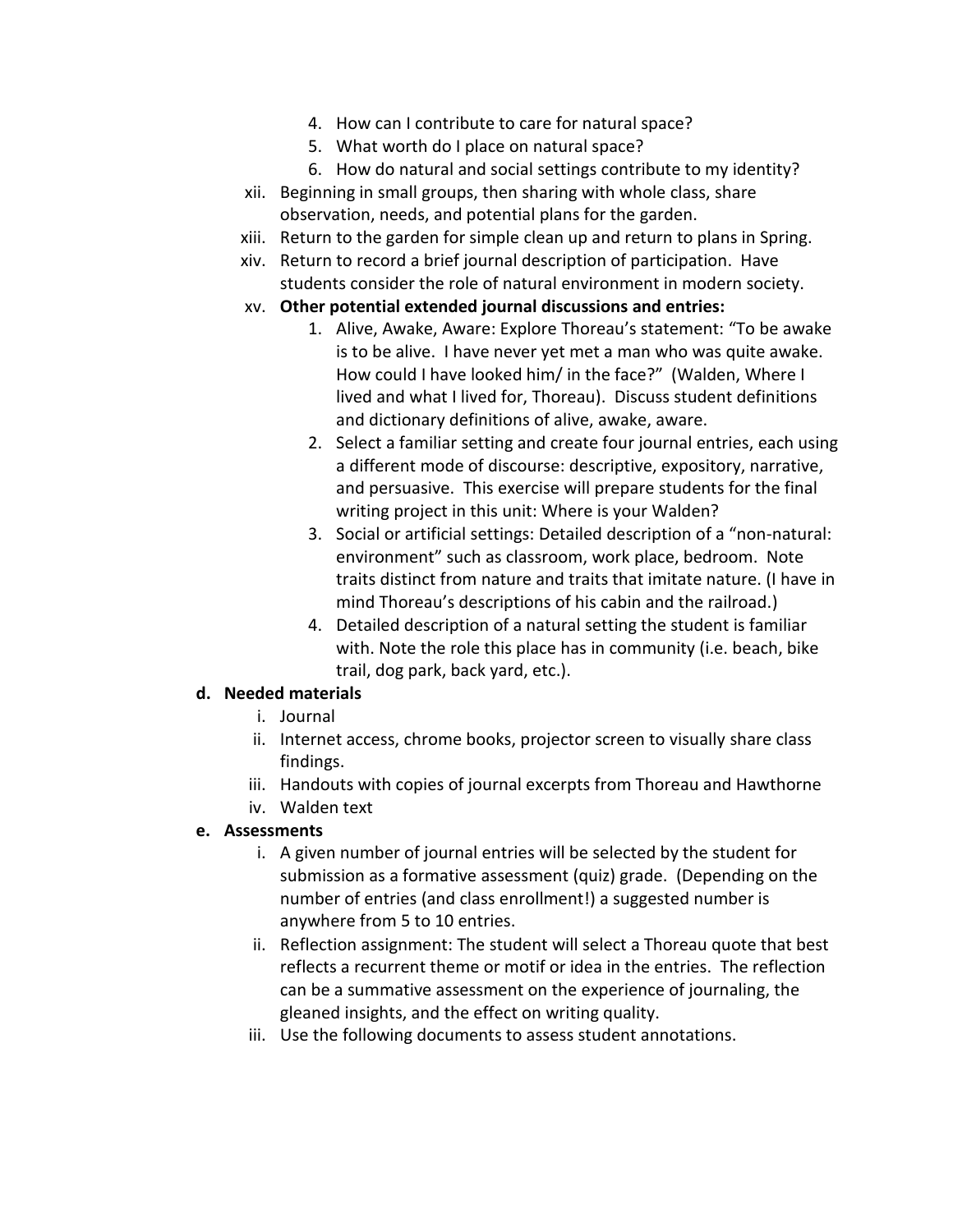#### Transcript of Thoreau's Journal, 1854

 Monday Sep 4th Observed the undersides of a multiflorous shrub willow by the river lit by the rays of the rising sun--shining like silver or dew drops-- Yet when I stood nearer & looked down on them at a different angle they were quite dull.

1

2 I have provided my little snapping turtle 3 with a tub of water & mud--& it is surprising 4 how fast he learns to use his limbs & this 5 with the yolk still trailing from him 6 world. He actually runs. ^ The insensibility & 7 as if he had got new vigor from contact with the mud. 8 toughness of his infancy--make our life with 9 its disease & low spirits ridiculous-- He 10 impresses me as the rudiment of a man 11 worthy to inhabit the earth. He is born with 12 a shell-- That is symbolical of his toughness. 13 His shell being so rounded & sharp on the 14 back at this age he can turn over without 15 trouble.

16

17 Pm to Climbing Flowering Fern--Polyg. 18 articulatum ap 3 or 4 days 19 –In the wood paths I find a great many 20 of the cast-steel soap galls--more or 21 some are saddled on the twigs 22 less fresh-- They are now dropping from 23 the shrub oaks. Is not Art itself a 24 gall? Nature is stung by God & the 25 seed of man planted in her-- The artist 26 changes the direction of nature--& makes 27 her grow according to his idea. If 28 the gall was anticipated when the oak 29 was made--so was the canoe when 30 the birch was made. Genius stings nature 31 & she grows according to its idea.

http://thoreau.library.ucsb.edu/writings\_journals18.html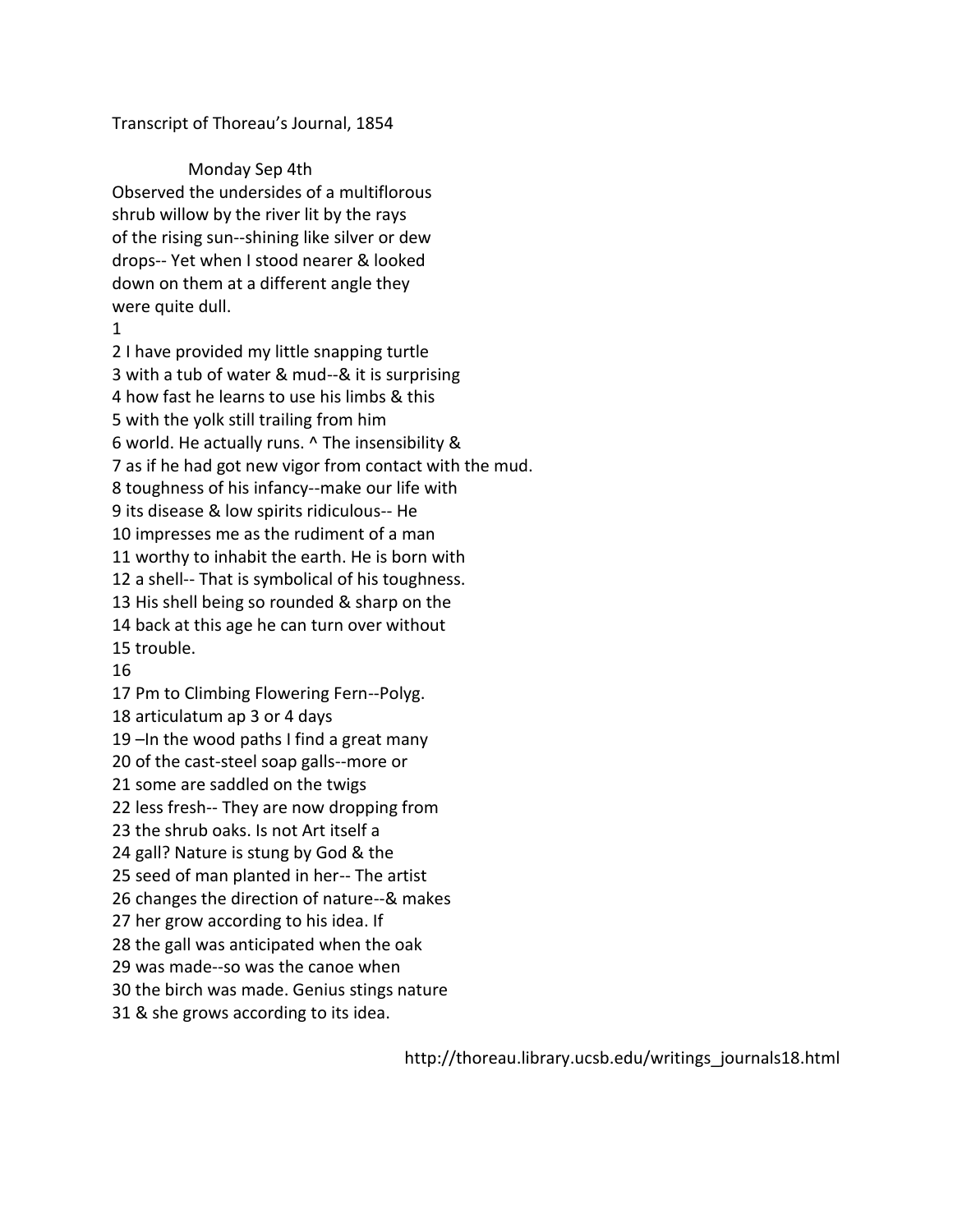Mr. Thoreau (spelled "Thorow" but corrected on website) from Hawthorne's Journal

September 1, 1842. Mr. Thoreau dined with us yesterday.... He is a keen and delicate observer of nature--a genuine observer--which, I suspect, is almost as rare a character as even an original poet; and Nature, in return for his love, seems to adopt him as her especial child, and shows him secrets which few others are allowed to witness. He is familiar with beast, fish, fowl, and reptile, and has strange stories to tell of adventures, and friendly passages with these lower brethren of mortality. Herb and flower, likewise, wherever they grow, whether in garden or wildwood, are his familiar friends. He is also on intimate terms with the clouds, and can tell the portents of storms. It is a characteristic trait that he has a great regard for the memory of the Indian tribes, whose wild life would have suited him so well; and strange to say, he seldom walks over a ploughed field without picking up an arrow-point, a spearhead, or other relic of the red men--as if their spirits willed him to be the inheritor of their simple wealth.

With all this he has more than a tincture of literature,--a deep and true taste for poetry, especially for the elder poets, and he is a good writer,--at least he has written a good article, a rambling disquisition on Natural History, in the last Dial, which, he says, was chiefly made up from journals of his own observations. Methinks this article gives a very fair image of his mind and character,--so true, innate, and literal in observation, yet giving the spirit as well as letter of what he sees, even as a lake reflects its wooded banks, showing every leaf, yet giving the wild beauty of the whole scene. Then there are in the article passages of cloudy and dreamy metaphysics, and also passages where his thoughts seem to measure and attune themselves into spontaneus verse, as they rightfully may, since there is real poetry in them. There is a basis of good sense and of moral truth, too, throughout the article, which also is a reflection of his character; for he is not unwise to think and feel, and I find him a healthy and wholesome man to know.

After dinner (at which we cut the first watermelon and muskmelon that our garden has ripened) Mr. Thoreau and I walked up the bank of the river; and, at a certain point, he shouted for his boat. Forthwith, a young man paddled it across the river, and Mr. Thoreau and I voyaged farther up the stream, which soon became more beautiful than any picture, with its dark and quiet sheet of water, half shaded, half sunny, between high and wooded banks. The late rains have swollen the stream so much that many trees are standing up to their knees, as it were, in the water, and boughs, which lately swung high in air, now dip and drink deep of the passing wave. As to the poor cardinals which glowed upon the bank a few days since, I could see only a few of their scarlet hats, peeping above the tide. Mr. Thoreau managed the boat so perfectly, either with two paddles or with one, that it seemed instinct with his own will, and to require no physical effort to guide it. He said that, when some Indians visited Concord a few years since, he found that he had acquired, without a teacher, their precise method of propelling and steering a canoe. Nevertheless he was desirous of selling the boat of which he is so fit a pilot, and which was built by his own hands; so I agreed to take it, and accordingly became possessor of the Musketaquid. I wish I could acquire the aquatic skill of the original owner.

> from American Notebooks (1835-42) published posthumously, 1868 http://www.eldritchpress.org/nh/nhhdt1.html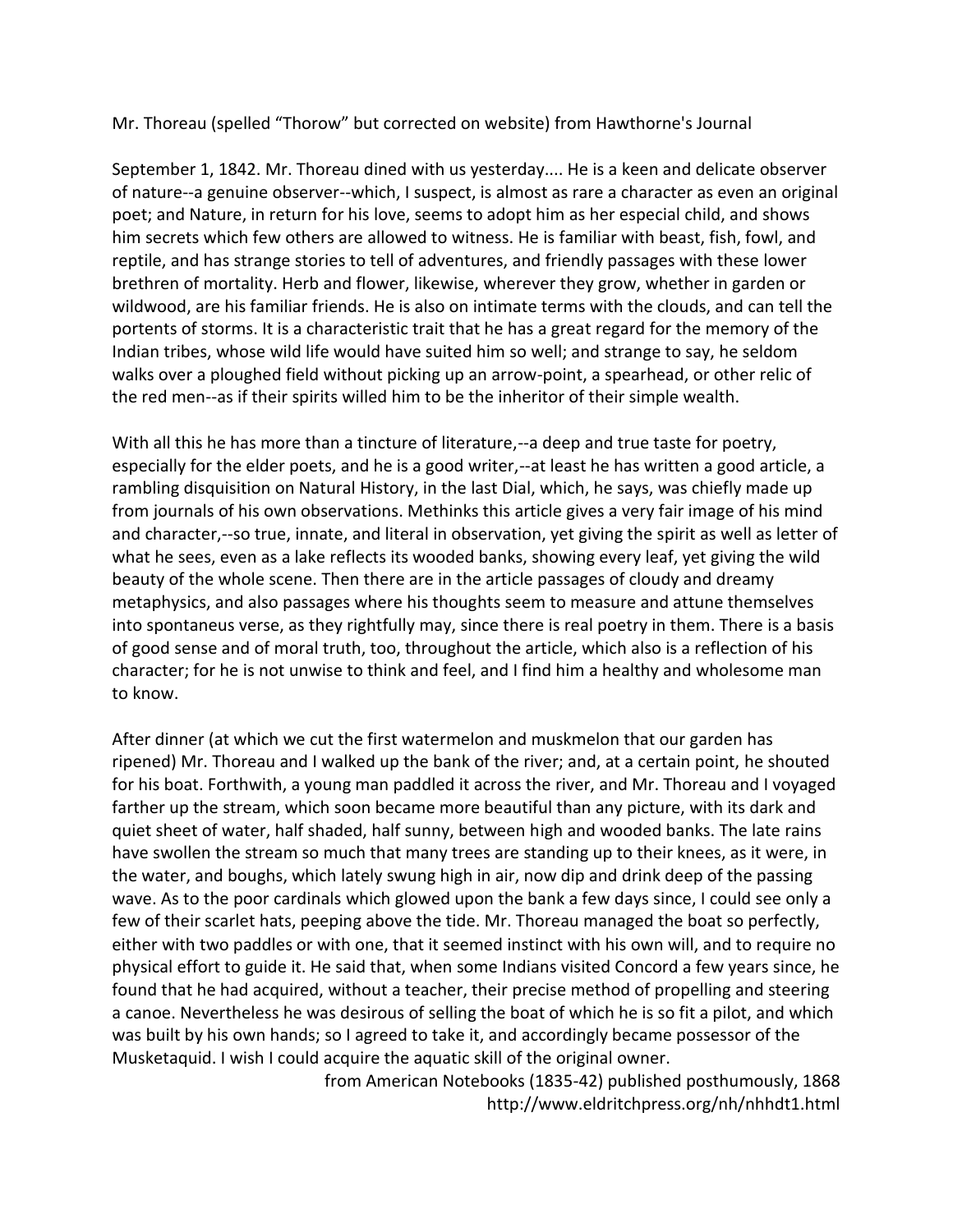**III. Practicing Simplicity: Apply and compare the Thoreauvian principles of individual worth and the natural world to the values of modern society. Discriminate between necessity and extravagance.** 

*"Our life is frittered away by detail. An honest man has hardly need to count more than his ten fingers, or in extreme cases he may add his ten toes, and lump the rest. Simplicity, simplicity, simplicity! I say, let your affairs be as two or three, and not a hundred or a thousand; instead of a million count half a dozen, and keep your accounts on your thumb-nail. In the midst of this chopping sea of civilized life, such are the clouds and storms and quicksands and thousand-and-one items to be allowed for, that a man has to live, if he would not founder and go to the bottom and not make his port at all, by dead reckoning, and he must be a great calculator indeed who succeeds. Simplify, simplify. Instead of three meals a day, if it be necessary eat but one; instead of a hundred dishes, five; and reduce other things in proportion." (*Walden, Where I lived and what I lived for, Thoreau)

#### **a. Objectives**

- i. To document the observation and interaction with nature in various writing modes.
- ii. To examine the role of the individual in cultivating a harmonious relationship between the demands of modernity and the needs of the natural environment.
- iii. To analyze the texts of Thoreau, and other authors, in addressing the larger questions of social, environmental, and individual responsibility.
- iv. To advocate actions to improve the natural environment and the social environment.

#### **b. Essential questions**

- i. How can a sustained observation of nature give us a deeper understanding of our individuality and identity?
- ii. To what extent are behaviors, patterns, and anomalies of nature exhibited in human nature?
- iii. What universal truths can be inferred by a close observation of the natural world?
- iv. What unique philosophical insights can be discovered by a close observation of the natural world?

#### **c. Procedures**

- i. In preparation for the next two lessons, students will need to have read and annotated the following sections (excerpts) from Walden:
	- 1. Economy (excerpt beginning "I have thus a tight shingled house" to "a peck of corn to mill")
	- 2. Where I lived and what I lived for (last two paragraphs)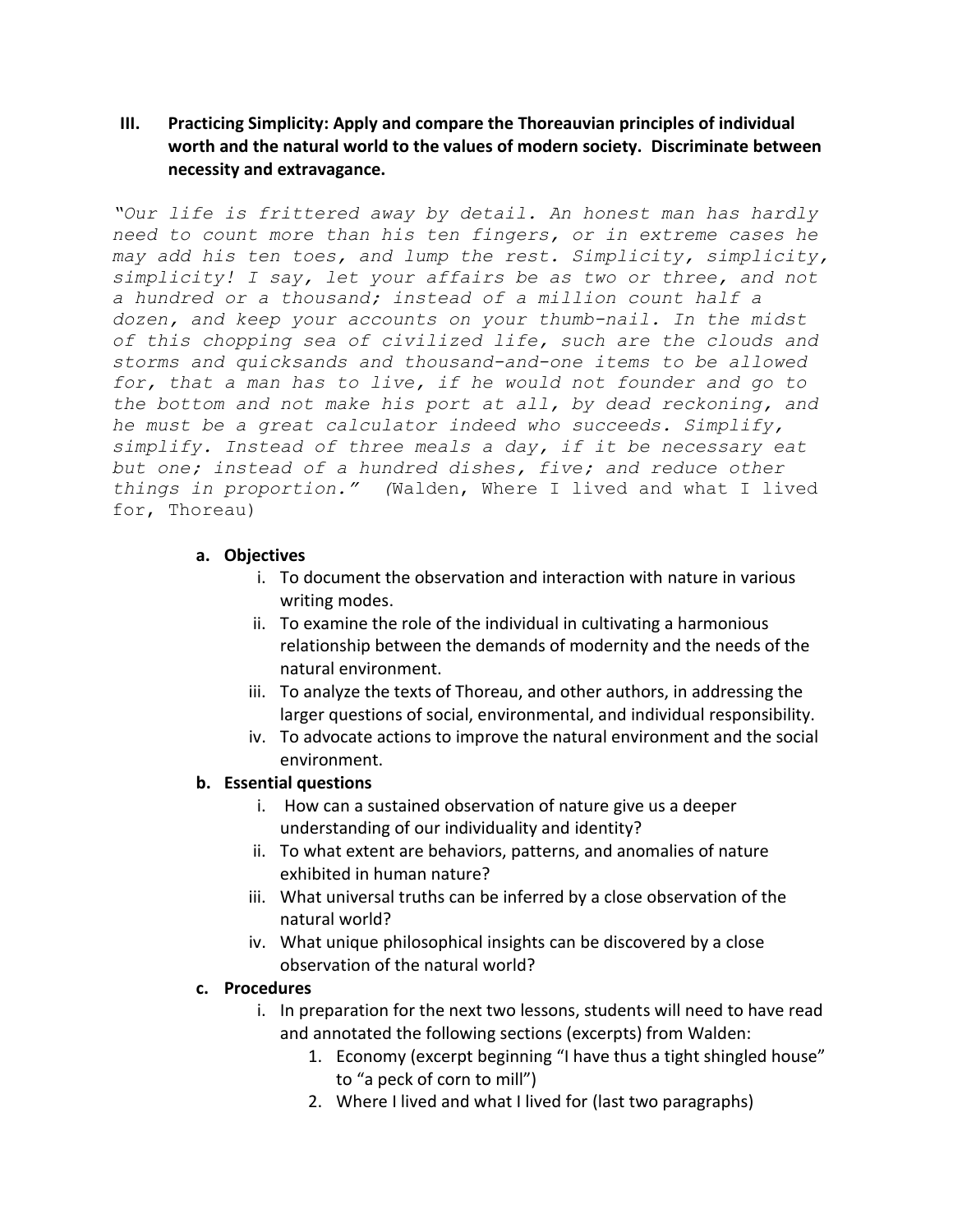- 3. Solitude (last two paragraphs)
- 4. Sounds (excerpt beginning "The Fitchburg Railroad" to "Keep on your own track then")
- ii. **Day I:** Students will address each of the following journal topics in class (5 minutes), each followed by 10 minutes of discussion sharing unique observations and common denominators. In-class journal topics:
	- 1. Make a financial accounting in list form of all you have spent in the last 24 hours.
	- 2. Make an accounting in list or chart form of how you have spent your time in the past 24 hours.
	- 3. What would you consider is a "necessity of life"? End class with a discussion of Thoreau's perspective as presented in the excerpted section in Economy. Have students speculate how they might simplify the way they spend time and money.
- iii. **Days 2 and 3:** Socratic seminar
	- 1. Divide class into small groups, each of which will be assigned one of the Thoreau passages listed (and/or any additional passage you may wish to select).
	- 2. Reference the previous discussion of the "Simplify" passage in "Where I lived" as a model for the following student led activity.
	- 3. Give class time to discuss passage and create questions in the style of a Socratic seminar to prepare for the next group discussion. Questions should reference text specifically, and be designed to elicit responses that honor the complexity of the text. Questions may also extend beyond the text to contemporary relevance. Questions should consider Thoreau's emphasis on simplicity, renewal, and any other Thoreauvian virtues students may discover. Some examples of Socratic seminar forums:
		- a. <https://www.paideia.org/socratic-questioning/>
		- b. [http://pms.pasco.k12.fl.us/wp](http://pms.pasco.k12.fl.us/wp-content/uploads/pms/2014/08/Socratic-Seminar.pdf)[content/uploads/pms/2014/08/Socratic-Seminar.pdf](http://pms.pasco.k12.fl.us/wp-content/uploads/pms/2014/08/Socratic-Seminar.pdf)
		- c. <https://www.nwabr.org/sites/default/files/SocSem.pdf>
	- 4. Depending on the ability level of the class you can feature small group discussion for a large group audience in a couple of ways:
		- a. Have each group lead class discussion by posing its passage questions to the rest of the class.
		- b. Have each group take turns conducting its discussion in the center of the class with the rest of the class as active observers.
		- c. Create new groups with one member of each group representing one of the passages in the new group.
- iv. **Day 4:** Blog Post:
	- 1. Students will share a blog style written commentary in which they appeal to their peers to simplify their lives.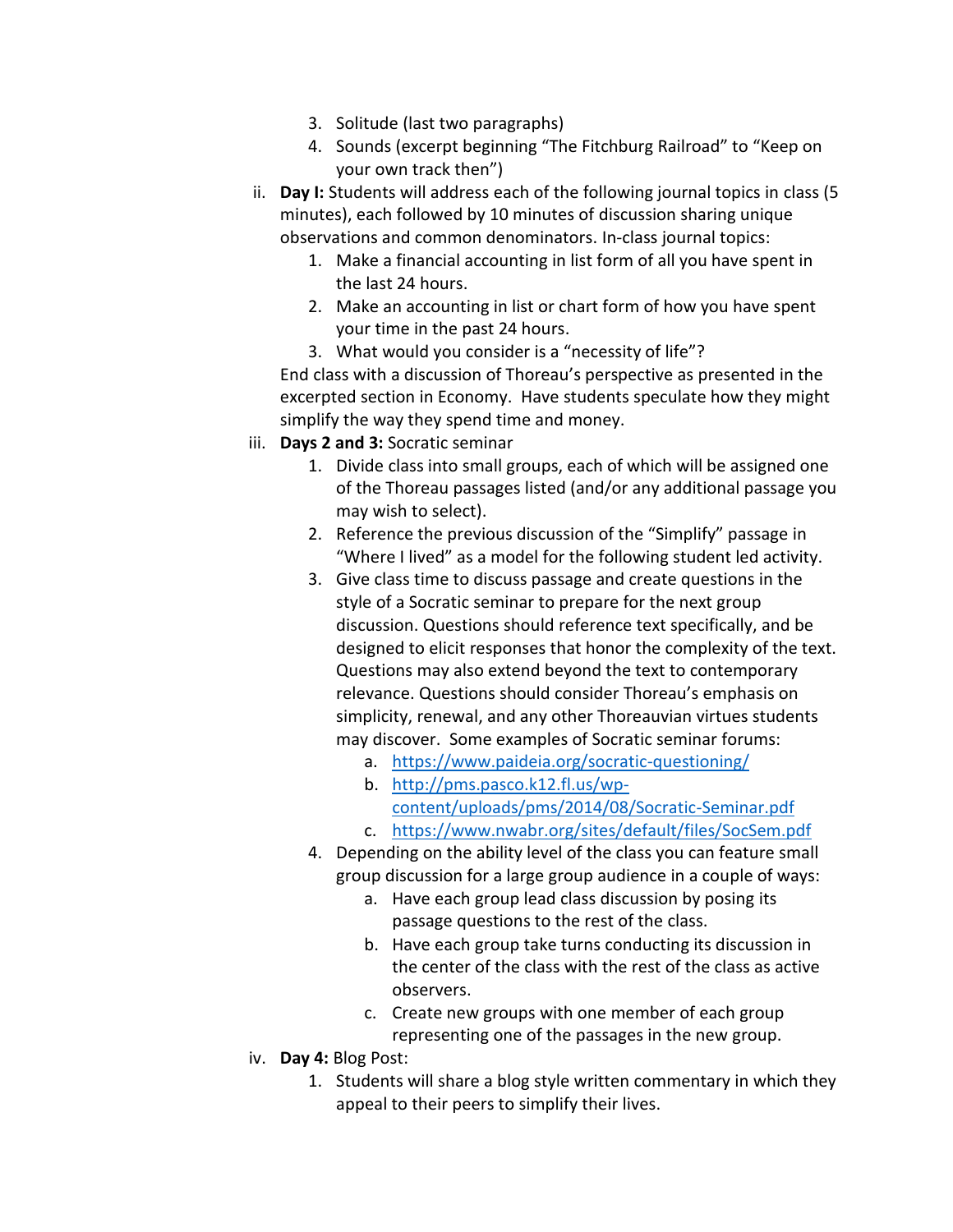2. Interdisciplinary blog read for fun and inspiration: [https://www.psychologytoday.com/blog/meditation-modern](https://www.psychologytoday.com/blog/meditation-modern-life/201507/henry-david-thoreau-simplify-simplify)[life/201507/henry-david-thoreau-simplify-simplify](https://www.psychologytoday.com/blog/meditation-modern-life/201507/henry-david-thoreau-simplify-simplify)

## **d. Needed materials**

- i. Walden
- ii. Journal

## **e. Assessments**

i. Write a blog style post in which you propose one way in which you and your peers could radically simplify your lives. Create a webpage design with graphics, if fitting. Consider reference material that is of interest and relevance to you such as scientific data, philosophical insights, spiritual wisdom, historical, literary, and cultural allusions, etc. Your proposal should be the simple focus and should appeal to your audience: your peers. Use blog style tips in creating your persuasive appeal: <http://www.copyblogger.com/blogging-writing-guide/>



**Our mascot Gnome Chomsky; Alice's Flamingo Croquet mallet; Gregor's gravestone; the Cheshire Cat smiles beneath a wood burned F451 quote; Yossarian as Adam eats the apple.**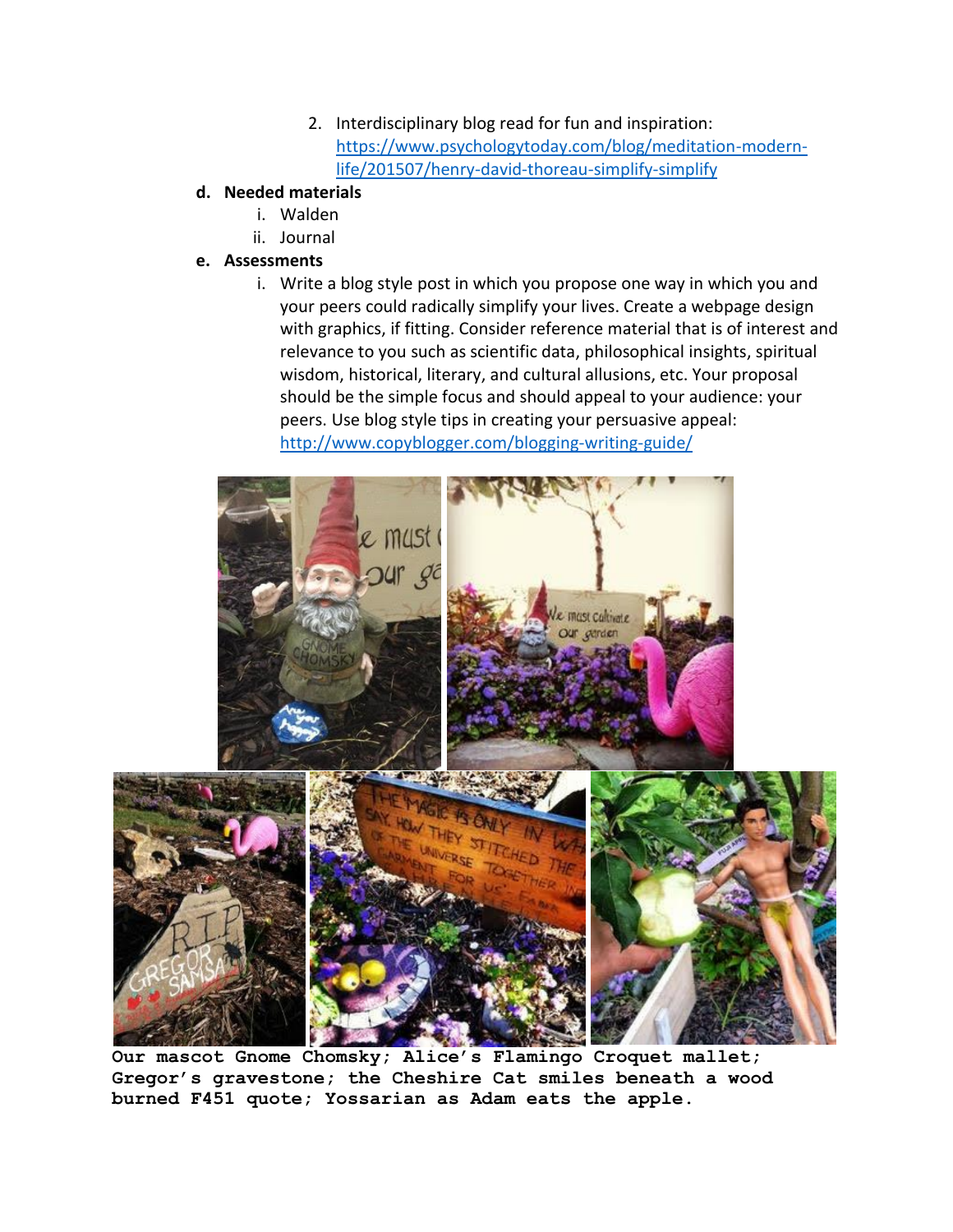### **IV. Choosing Life with Principle: Compose an essay that examines the relationship between the natural world and human society.**

*"I went to the woods because I wished to live deliberately, to front only the essential facts of life, and see if I could not learn what it had to teach, and not, when I came to die, discover that I had not lived. I did not wish to live what was not life, living is so dear; nor did I wish to practice resignation, unless it was quite necessary. I wanted to live deep and suck out all the marrow of life, to live so sturdily and Spartan-like as to put to rout all that was not life, to cut a broad swath and shave close, to drive life into a corner, and reduce it to its lowest terms, and, if it proved to be mean, why then to get the whole and genuine meanness of it, and publish its meanness to the world; or if it were sublime, to know it by experience, and be able to give a true account of it in my next excursion." (*Walden, Where I lived and what I lived for, Thoreau)

#### **a. Objectives**

- i. To document the observation and interaction with natural and social environments in various writing modes.
- ii. To examine the role of the individual in cultivating a harmonious relationship between the demands of modernity and the needs of the natural environment.
- iii. To analyze the texts of Thoreau, and other authors, in addressing the larger questions of social, environmental, and individual responsibility.

#### **b. Essential Questions:**

- i. How can a sustained observation of our surroundings give us a deeper understanding of our individuality and identity?
- ii. What universal truths can be inferred by a close observation of the natural world?
- iii. What unique philosophical insights can be discovered by a close observation of the natural world?
- iv. What can nature teach us about ourselves?
- v. Where do you go to feed your soul?

### **c. Procedures and summative assessment**

- i. Read aloud excerpt from Walden, "The Ponds" beginning with "Nevertheless, of all the characters I have known, perhaps Walden wears best" and ending with "God's Drop." Discuss signature traits of Thoreau's voice and style. Discuss inclusion of poem.
- ii. Assign final writing project in which students will write their own "Walden chapter" of a place of significance. Discuss expectations of assignment and field student suggestions and questions. Be open to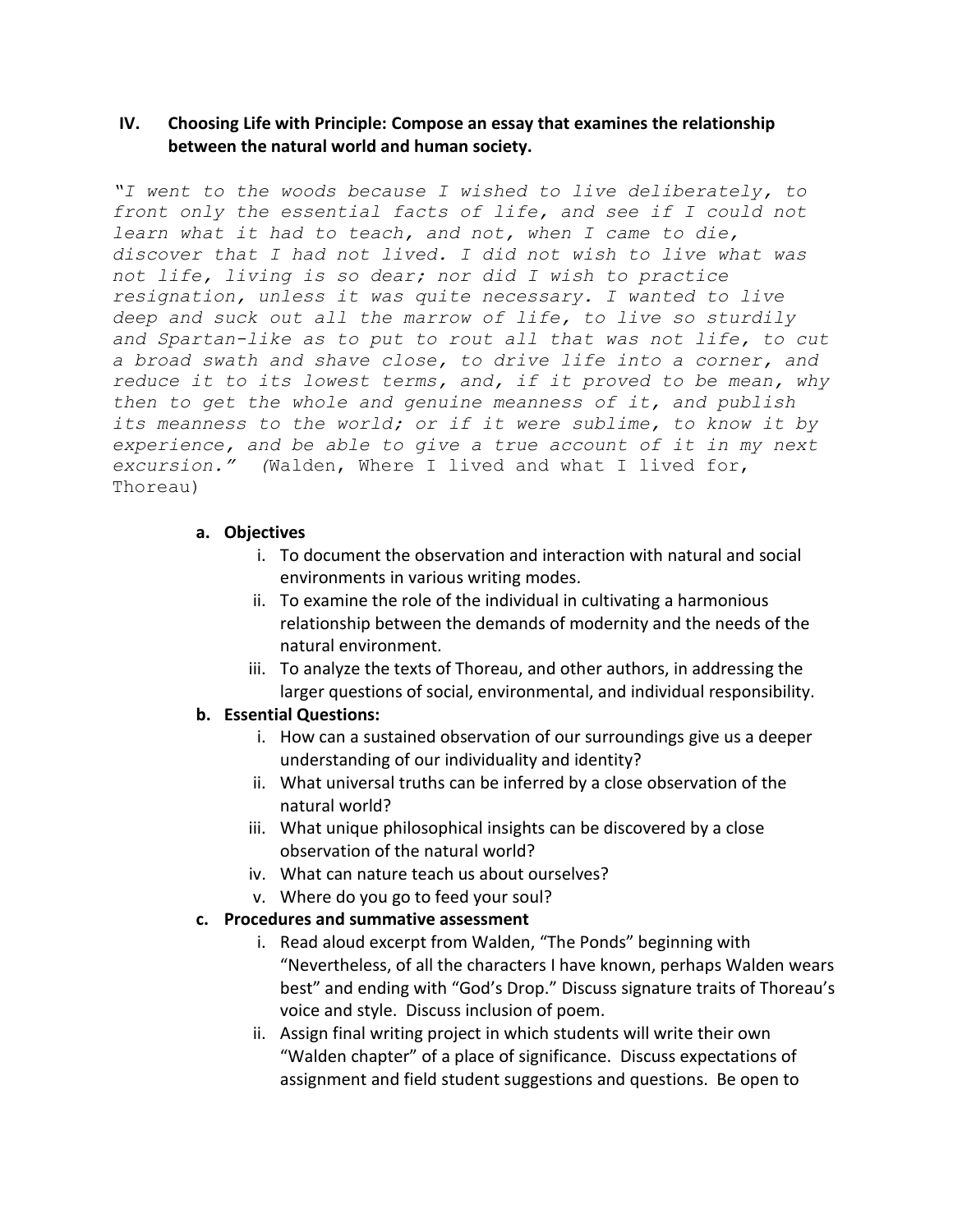student input as this is an academic project that is uniquely student centered. See the following assignment.